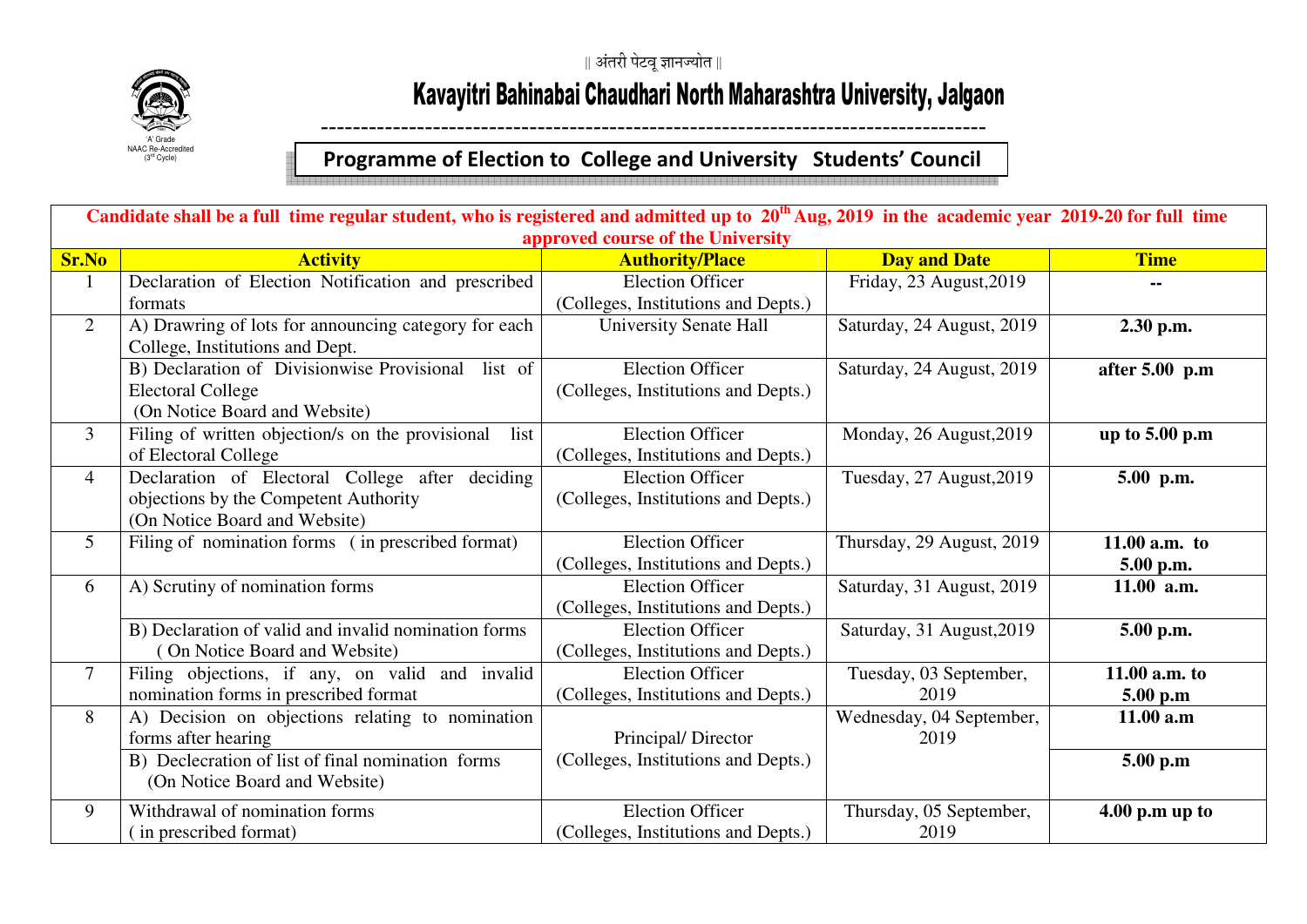| <b>Sr.No</b> | <b>Activity</b>                                                   | <b>Authority/Place</b>            | <b>Date</b>                  | <b>Time</b>                    |
|--------------|-------------------------------------------------------------------|-----------------------------------|------------------------------|--------------------------------|
| 10           | Declaration of final list of contesting candidates                | <b>Election Officer</b>           | Thursday, 05 September,      | 5.00 p.m                       |
|              | (On Notice Board and Website)                                     | (Colleges, Institutions and       | 2019                         |                                |
|              |                                                                   | Depts.)                           |                              |                                |
| 11           | <b>Election</b>                                                   | <b>Colleges, Institutions and</b> | Saturday, 07 September, 2019 | The Principals shall fix       |
|              |                                                                   | <b>Departments</b>                |                              | time span (continuous four     |
|              |                                                                   |                                   |                              | hours) for elections,          |
|              |                                                                   |                                   |                              | considering time table,        |
|              |                                                                   |                                   |                              | available equipments,          |
|              |                                                                   |                                   |                              | faculty, sessions and          |
|              |                                                                   |                                   |                              | divisions of the Colleges,     |
|              |                                                                   |                                   |                              | <b>Institutions and Depts.</b> |
| 12           | Counting of votes and declaration of result                       | Colleges, Institutions and        | Saturday, 07 September, 2019 | <b>After election</b>          |
|              | Result will be declared in Colleges, Institutions and             | Departments.                      |                              |                                |
| 13           | Depts itself)<br>Submission of information of elected President / | Colleges - Principal              | Saturday, 07 September, 2019 |                                |
|              | Secretary / Lady Representative / Representative for              | <b>Institutions - Director</b>    |                              | After counting of votes        |
|              | Reserved Category and Members nominated by the                    | Department-Pro-Vice               |                              |                                |
|              | principal from NSS/Sports/ NCC/ Cultural Activities               | Chancellor                        |                              |                                |
|              | to the university in prescribed format (e-mail and                |                                   |                              |                                |
|              | hard Copy)                                                        |                                   |                              |                                |
| 14           | Submission of Statement of expenditure in Form B                  | <b>Election Officer</b>           | from                         | <b>Office Time</b>             |
|              |                                                                   | (Colleges, Institutions and       | Monday, 9 September, 2019    |                                |
|              |                                                                   | Depts.)                           | to                           |                                |
|              |                                                                   |                                   | Saturday 21 September, 2019  |                                |

..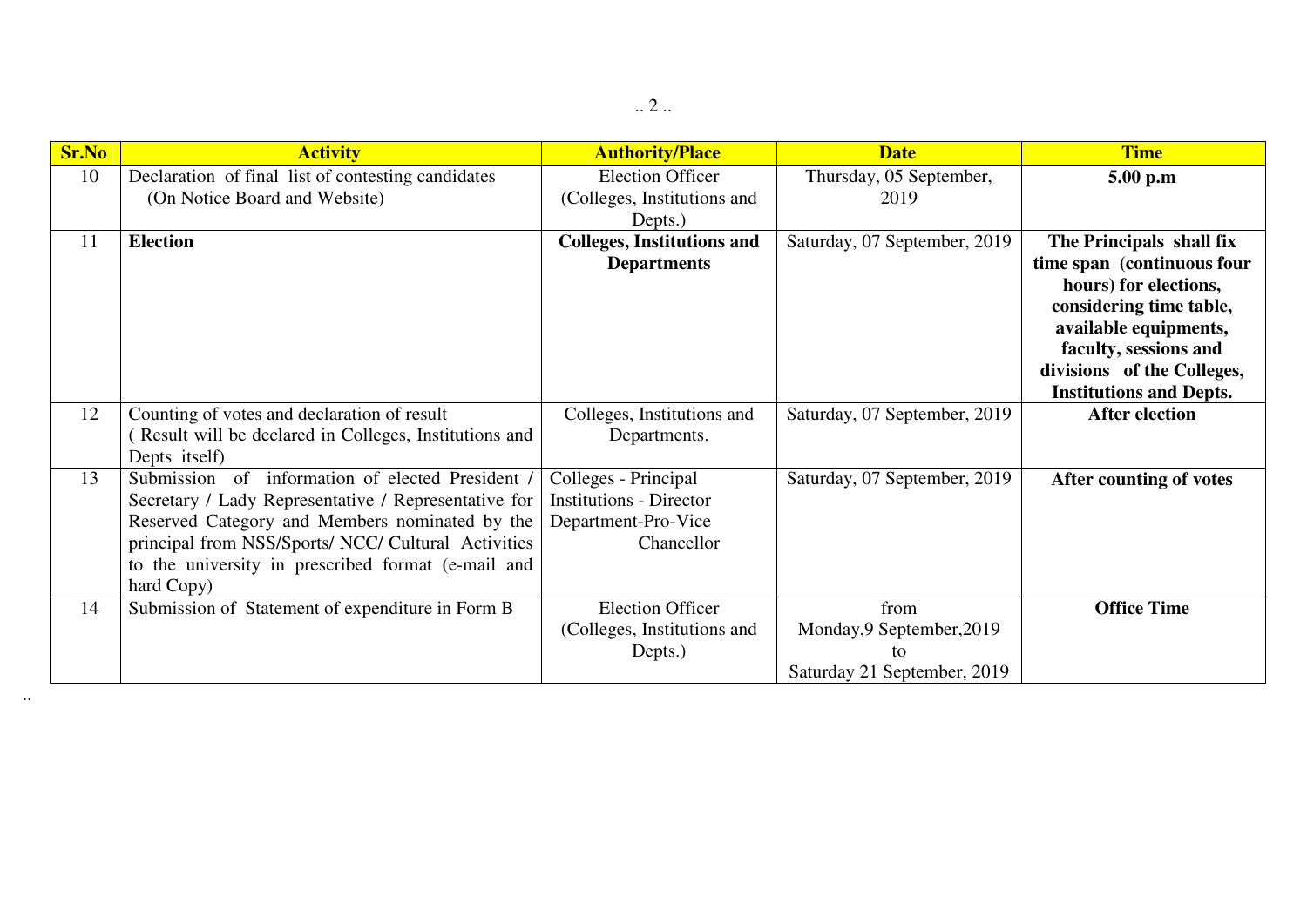| <b>Election to University Students' Council</b> |                                                        |                                    |                              |                   |
|-------------------------------------------------|--------------------------------------------------------|------------------------------------|------------------------------|-------------------|
| <b>Sr.No</b>                                    | <b>Activity</b>                                        | <b>Authority/Place</b>             | <b>Date</b>                  | <b>Time</b>       |
|                                                 | A) Declaration of Election Notification                | University Election Officer        | Monday, 09 September, 2019   | 11.00 a.m.        |
|                                                 | B) University Students' Association : Declaration of   | (On Notice Board and               |                              | 4.00 p.m          |
|                                                 | provisional electoral college                          | Website)                           |                              |                   |
| $\overline{2}$                                  | A) Filing of objections if any on the provisional      | Principal Office                   | Wednesday, 11 September,     | $3.00$ p.m up to  |
|                                                 | University Students' Association                       |                                    | 2019                         |                   |
|                                                 | B) Forwarding of certified objections by the Principal | <b>University Election Officer</b> | Wednesday, 11 September,     | $4.00$ p.m up to  |
|                                                 | immediately on email of university election cell       |                                    | 2019                         |                   |
| $\overline{3}$                                  | A) Declaration on objections by the competent          | <b>University Election Officer</b> | Thursday, 12 September,      | 12.00 noon        |
|                                                 | authority                                              |                                    | 2019                         |                   |
|                                                 | B) Declaration of final electoral college              | <b>University Election Officer</b> | Thursday, 12 September,      | 5.00 p.m          |
|                                                 | (University Students' Association)                     | (On Notice Board and               | 2019                         |                   |
|                                                 |                                                        | Website)                           |                              |                   |
| $\overline{4}$                                  | Filing of Nomination forms (in prescribed format)      | University Administrative          | Friday, 13कSeptember, 2019   | From 11.00 a.m.   |
|                                                 |                                                        | <b>Building: Audio Visual Hall</b> | and                          | to                |
|                                                 |                                                        | No.103                             | Saturday, 14 September, 2019 | 4.30 p.m.         |
| 5 <sup>5</sup>                                  | A) Scrutiny of nomination forms                        | University Election Cell           | Sunday, 15 September, 2019   | 11.00 a.m.        |
|                                                 |                                                        | No.410                             |                              |                   |
|                                                 | B) Declaration of valid and invalid nomination forms   | On Notice Board, Website and       | Sunday, 15 September, 2019   | 5.00 p.m.         |
|                                                 |                                                        | University Election Cell No.       |                              |                   |
|                                                 |                                                        | 410                                |                              |                   |
| 6                                               | Filing of objections, if any, on valid and invalid     | University Election Officer        | Monday, 16 September, 2019   | $3.00$ p.m. up to |
|                                                 | nomination forms in prescribed format                  |                                    |                              |                   |
| $\overline{7}$                                  | A) Decision on objections                              | University Election Officer        | Tuesday, 17 September, 2019  | 12.00 noon        |
|                                                 | Declecration of valid and invalid nomination<br>B)     | On Notice Board and Website        | Tuesday, 17 September, 2019  | 5.00 p.m.         |
|                                                 | forms                                                  |                                    |                              |                   |
| 8                                               | Withdrawal of nomination forms (in prescribed          | University Election Cell           | Wednesday, 18 September,     | 11.00 a.m.        |
|                                                 | format)                                                | No.410                             | 2019 and Thursday            | to                |
|                                                 |                                                        |                                    | 19 September, 2019           | 4.00 p.m.         |